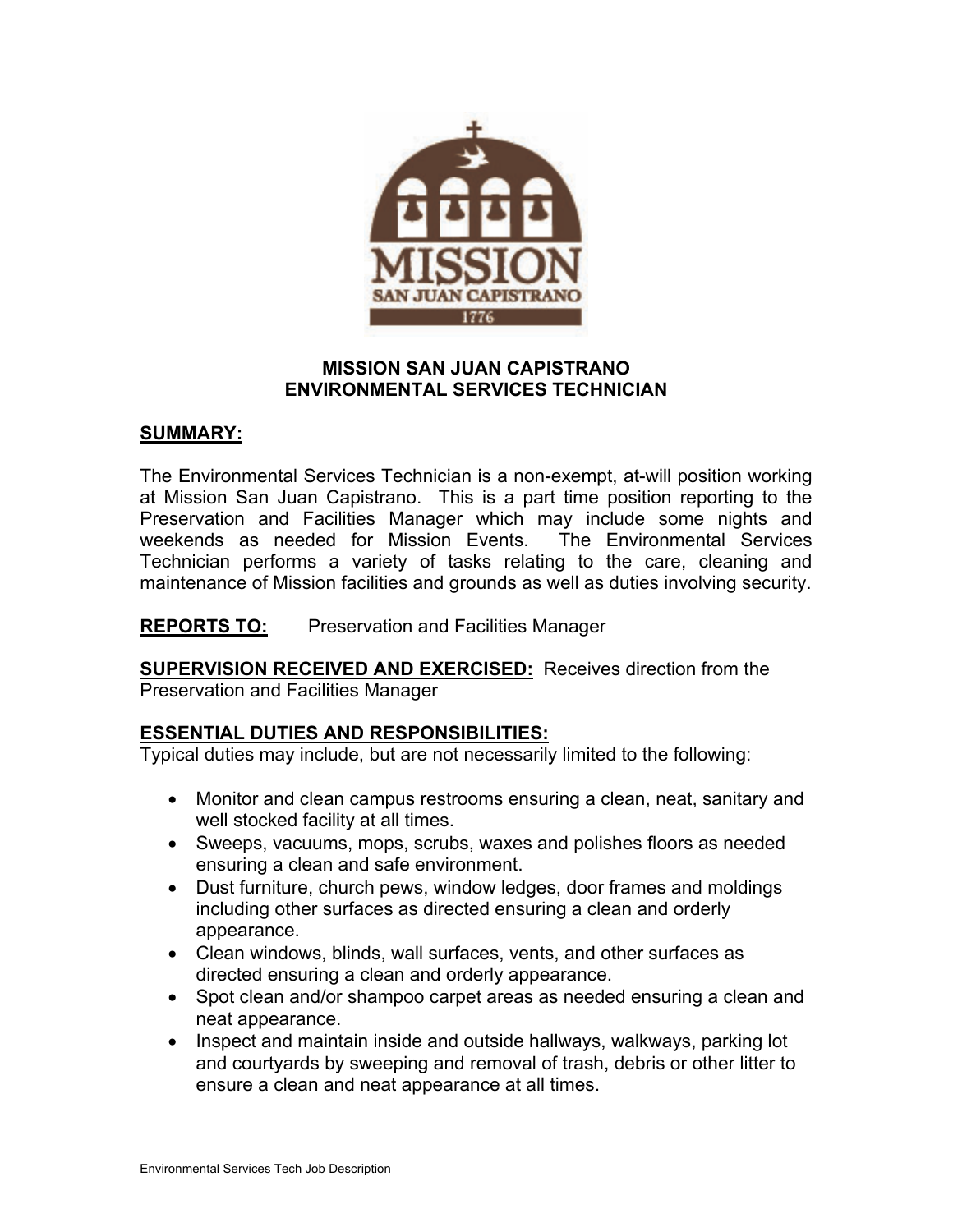- Clean up after spills in offices, classrooms, museum rooms, and grounds as needed.
- Open and secure facility buildings and grounds according to established schedule and procedure.
- Perform set up and take down of equipment, tables, chairs or other items needed for special event or scheduled activity as directed.
- Perform other minor repairs or other light maintenance duties as requested.
- Work with Mission maintenance staff, reporting repair or maintenance needs and assisting when necessary.
- Maintain inventory of custodial supplies, materials and equipment.
- Respond to calls and requests for services as necessary and appropriate, following procedures established.
- Report safety hazards, suspicious activities, incidents, accidents and other security related situations following procedures established.
- Provide courteous information to the public, seeking resolutions and answers to questions and issues.
- Perform related duties and responsibilities as required.

# **QUALIFICATIONS:**

Job Knowledge, Skills and Abilities:

- Good working knowledge of methods and techniques used in general building housekeeping and light duty maintenance work.
- Good working knowledge and ability to safely use equipment and tools used in the general building housekeeping and light duty maintenance work
- Knowledge of occupational hazards and standard safety practices.
- Ability to operate a variety of general building housekeeping and light maintenance equipment in a safe and effective manner.
- Ability to perform a variety of manual tasks for extended periods of time.
- Ability to communicate effectively both orally and in writing with staff and the public.
- Ability to understand and follow established operating procedures.
- Ability to perform duties in a professional manner and appearance.
- Ability to make independent and good judgment decisions within the established procedures of the Historic Mission.
- Knowledge of and ability to establish and maintain effective working relationships with diverse individuals and groups.
- Ability to exhibit dependable and reliable work habits.
- Ability to successfully complete criminal background check in accordance with California law and policy of the Diocese of Orange.

# **EDUCATION AND EXPERIENCE:**